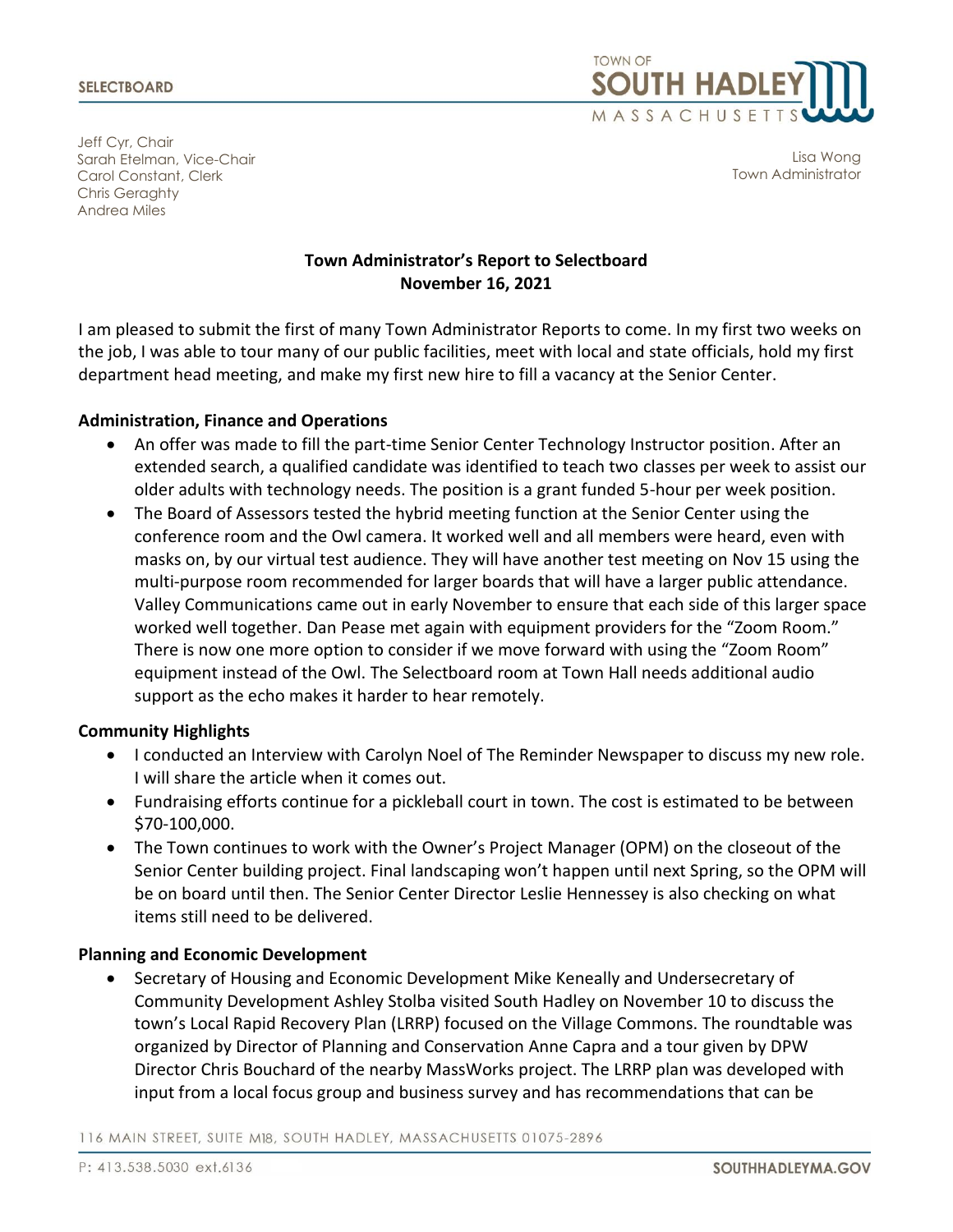

applied across the town. Recommendations include institutionalizing small business support such as holding regular office hours. This is similar to a regular weekly meeting that I implemented in Winchester with businesses each Friday morning in early 2020 that included town staff and the state delegation to provide timely information and resource support during the pandemic. In 2021, those meetings became monthly as relationships were developed and businesses knew more about how to access services and assistance. There are several other recommendations in the plan that I will work with Anne on how to prioritize and implement.

• Route 202 – On November 10, Emily Innes gave a high-level overview of the plan to about 40 participants about the Route 202/Route 33 Corridor Study. The Action Plan consists of public realm improvements such as consistency in signage, landscaping, lights, street furniture, bike lanes, crosswalks and sidewalks, and establishing better connections with surrounding streets and cul-de-sacs. Policies – workshops for small business and housing; closer working relationships with Granby and Chicopee, add the corridor to the bus network, expanding Valley BikeShare, and explore the relocation of the MassDOT highway maintenance center to allow for more development.

#### **Public Health**

- Public Health Director Sharon Hart helped to organize a state mobile vaccination unit to come to the Michael E. Smith Middle School on November 18<sup>th</sup> from 1-5pm. The until will serve all elementary school students (ages  $5 - 11$ ) in this district, in addition to families and school staff. Information on registration will be sent to the school community and posted online.
- The COVID information on the town webpage has changed slightly. The Total Active Confirmed Case number is now included, as well as the vaccination rates by age group. The Active Confirmed Cases are 26 as of November 9<sup>th</sup> and updated every Tuesday. Kristin Maher put together this information and bar chart based on the latest data as of October 26, 2021.

|                  |                   | <b>Proportion</b><br><b>of</b> | <b>Individuals with</b> | Individuals with at<br>least one dose per | <b>Fully</b><br>vaccinated | <b>Fully vaccinated</b><br>individuals per |
|------------------|-------------------|--------------------------------|-------------------------|-------------------------------------------|----------------------------|--------------------------------------------|
| <b>Age Group</b> | <b>Population</b> | population                     | at least one dose       | capita                                    | <b>individuals</b>         | capita                                     |
| 12-15 Years      | 659               | 4%                             | 490                     | 74%                                       | 440                        | 67%                                        |
| 16-19 Years      | 1,702             | 9%                             | 686                     | 40%                                       | 575                        | 34%                                        |
| 20-29 Years      | 3,221             | 18%                            | 1,560                   | 48%                                       | 1,329                      | 41%                                        |
| 30-49 Years      | 3,793             | 21%                            | 3,017                   | 80%                                       | 2,756                      | 73%                                        |
| 50-64 Years      | 3,451             | 19%                            | 3,046                   | 88%                                       | 2,786                      | 81%                                        |
| 65-74 Years      | 1,927             | 11%                            | 1,951                   | >95%                                      | 1,736                      | 90%                                        |
| 75+ Years        | 1,686             | 9%                             | 1,597                   | 95%                                       | 1,381                      | 82%                                        |
| Total            | 18,076            | 100%                           | 12,347                  | 68%                                       | 11,003                     | 61%                                        |

116 MAIN STREET, SUITE MI8, SOUTH HADLEY, MASSACHUSETTS 01075-2896